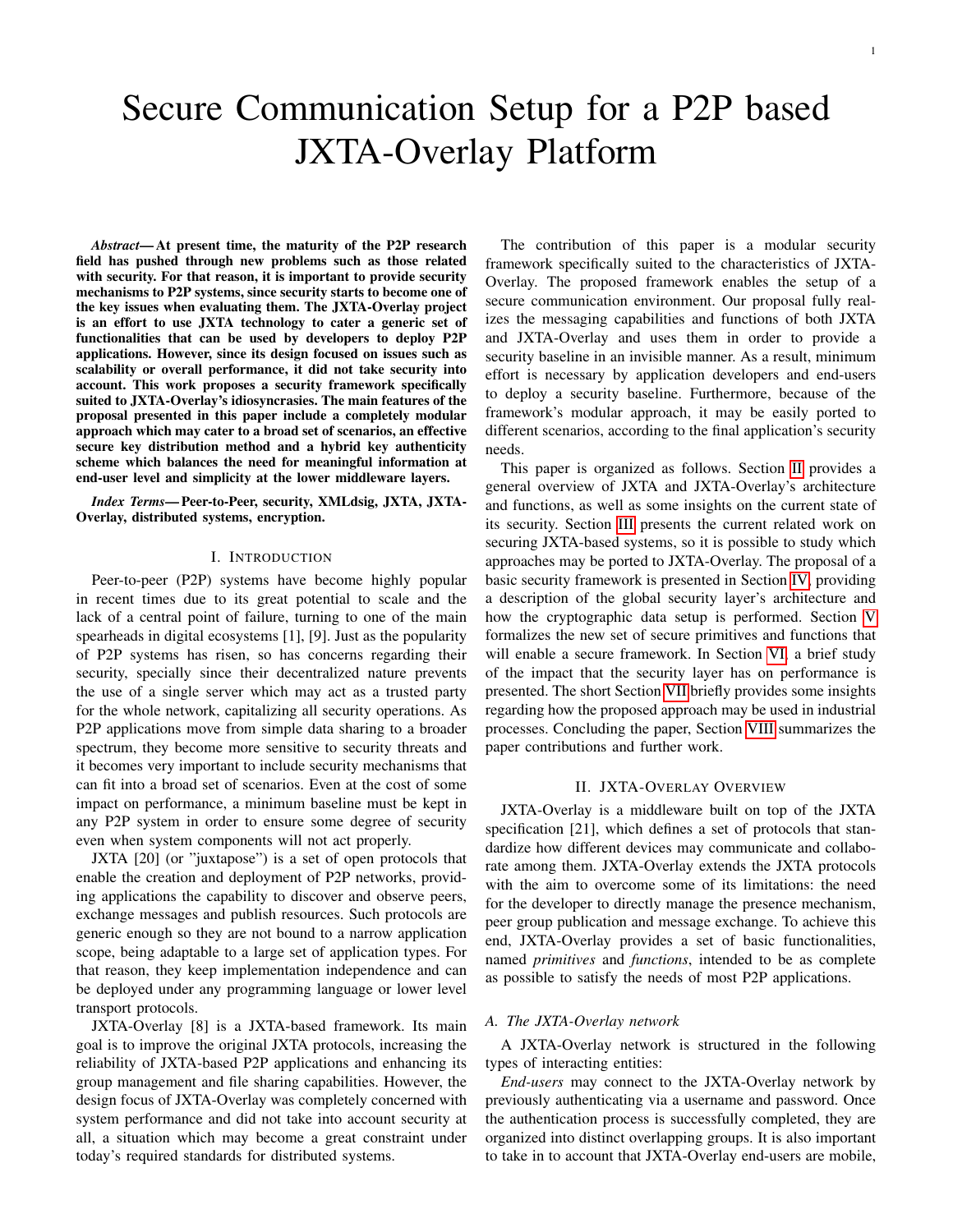they may connect at different times using different client peers, as well as may be connected through several client peers at the same time. Only end-users from the same group may interact.

A *client peer* represents an application through which endusers communicate and share resources. They authenticate to a broker and forward end-user data to other client peers.

*Brokers* control access to the network, by requesting enduser authentication, and help client peers interact by propagating their related information. Brokers are very important, since they exchange information about all client peers, maintaining a global index of available resources, thus allowing all peers to find network services. Brokers also act as beacons for client peers which have recently gone online use to join the network. For that reason, they usually have well-known identifiers, such as a DNS name or a static IP address. Each group is assumed to have at least one broker available, even though the same broker may be shared across several groups.

All the information related to end-user configuration (username, password and group membership) is stored in a special single entity within the JXTA-Overlay network: the central *database*. Only brokers may access the database data, in order to check end-user authentication attempts and properly organize them into groups. It is assumed that some *administrator* takes care of properly configuring the database, registering new end-users. Nevertheless, JXTA-Overlay does not impose any constraint on the database architecture.

## <span id="page-1-2"></span>*B. General architecture*

The architecture of the JXTA-Overlay middleware defines three modules, which enable interaction between the different entities described in Section [II-A:](#page-0-1) the Client Module, the Broker Module and the Control Module. Altogether, they form an abstraction layer on top of JXTA, as shown in Figure [1.](#page-1-0)



<span id="page-1-0"></span>Fig. 1. JXTA-Overlay architecture: *Client Application*: JXTA-Overlay application. *Client Module*: Client application services. *Broker Module*: Broker services. *Control Module*: Intermediate JXTA-Overlay specific messaging layer. *JXTA*: JXTA protocols for data exchange.

• The *Client Module* defines all necessary primitives for peer clients to join a JXTA-Overlay network and interact with other client peers and brokers. In fact, applications developed on top of JXTA-Overlay are always based

on the invocation of Client Module primitives and the processing of events thrown upon primitive execution completion or message reception. Primitives comprise the following subsets: (a) peer discovery; (b) peer resources discovery; (c) resource allocation, (d) task submission and execution; (e) file/data sharing, discovery and transmission; (f) messenger; (g) peer group functionalities and (h) monitoring of peers, groups, and tasks.

- The *Broker Module* defines all the functions that client peers may call upon a broker in order to be granted access to the the network, create and publish groups or retrieve other client peers' information. Broker functions are always executed as a result of Client Module primitives and always produce a reply message from the broker to the calling client peer.
- The *Control Module* acts as an intermediate layer between the Broker and Client Modules, providing generic functionalities on regards to group management and messaging.

The Control Module provides messaging between JXTA-Overlay entities using JXTA *pipes*, a virtual communication channel between peers. Each client peer has an input pipe for each group it belongs to, so other group members may send messages using the input pipe associated to that group. Brokers have a single input pipe which is shared for all incoming messaging.

Resource information is propagated across group members by Brokers, crossing boundaries such as client peers located beyond broadcast range. Such information is formatted as JXTA *advertisements*, special metadata XML documents exchanged using the JXTA core protocols. JXTA-Overlay has a big reliance on both JXTA-defined and custom-defined advertisements. As a result, their data is critical for the correct operation of the JXTA-Overlay network. Each client peer periodically broadcasts a set of advertisements containing information regarding presence, open input pipes, capabilities, statistics and shared files. Client peers store received advertisements into a local cache, so they are able to easily retrieve the published information at a later time.

# <span id="page-1-1"></span>*C. JXTA-Overlay and security*

As previously mentioned, JXTA-Overlay's design is not concerned with security, end-user authentication via a username and password being the only exception. As a result, it is vulnerable to different security threats which may jeopardize the network. A security study must take into consideration the fact that not only entities external to the JXTA-Overlay network may try to subvert it, but also malicious end-users which have properly authenticated to a broker.

Some of the greatest security concerns in the current version of JXTA-Overlay are the following ones:

• No privacy: Transmitted data may be easily eavesdropped, since no encryption is provided at any layer. Even though it may be argued that data privacy in message exchanges between end-users is just an optional feature, there are some cases where privacy should not be optional, namely the initial authentication via username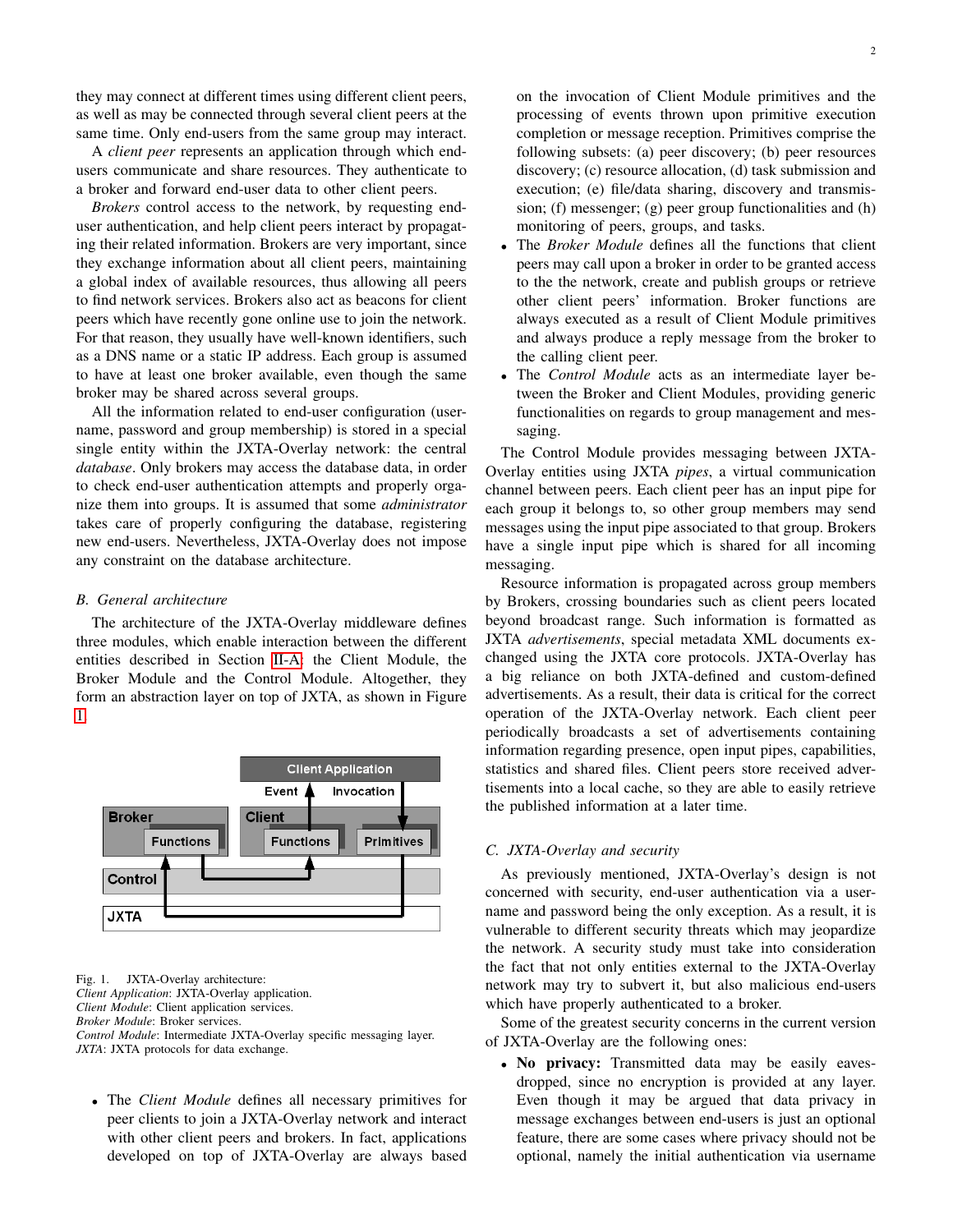and password. Currently, both fields are sent as plain text, and can be easily intercepted.

- Advertisement spoofing: Any legitimate user may forge advertisements with no fear of reprisal. No integrity or source authenticity is enforced. False fields, such as the source client peer identifier or any other relevant information, may be added to the advertisement, which will be automatically distributed by the broker and accepted by all group members.
- Broker impersonation: Client peers connect to a selfproclaimed broker, but never check if it is a legitimate one. Even in the case that client peers are connecting to the proper broker address, there is no guarantee that the broker is a legitimate one, since it may be the case that traffic is being redirected to a fake broker via methods such as DNS spoofing [6].

As can be seen, some of the current JXTA-Overlay vulnerabilities are quite glaring, such as transmitting sensitive data with no real privacy. Therefore, it can be concluded that JXTA-Overlay does not provide a security baseline and needs serious improvement on this regard.

# <span id="page-2-0"></span>III. RELATED WORK ON SECURING JXTA-BASED FRAMEWORKS

Before a security framework for JXTA-Overlay may be proposed, it is useful to review which are the current security mechanisms available to JXTA-based applications. From this review, it is possible to study which may prove useful and suitable to JXTA-Overlay's architecture and network setup specifics. Therefore, in this section, we provide a general security overview for JXTA applications. However, a much more complete survey may be found in [12].

As far as network access control is concerned, one of the original creators of JXTA proposes a specific trust model in [3]. Without actually recognizing a specific Certification Authority (CA) for each peer group, he proposes that rendezvous peers become the system's trust anchors, providing credentials to peers, that can be used to prove identity membership. To acquire a credential, the peer must be authorized via an LDAP (Lightweight Directory Access Protocol) [19] directory with a recognized protected password. This proposal is later extended in [16], basing the security model on a centralized Public Key Infrastructure (PKI) and a basic challenge-response protocol [26] as a means for authentication when a peer joins a peer group. Its main contribution is providing a method which peers may use in order to also authenticate the group itself.

More elaborated proposals are presented in [17], [18], based on joint authorization by multiple peers under voting schemes in order to maximize decentralization. Under these approaches, credentials are also signed certificates issued by a CA. However, access is based on an agreement protocol between several group members. The main difference between both proposals is that the latter also includes a rank system, where peers who join the group, named *"newbies"*, have the least privileges, but may rise to higher positions as they contribute to the group.

On regards to message security, the JXTA reference implementation [14] provides two mechanisms: its own definition of standard TLS (Transport Layer Security) [24] and a JXTAspecific protocol named CBJX (Crypto-Based JXTA Transfer) [5]. The former provides private, mutually authenticated, reliable streaming communications, whereas the latter provides lightweight secure message source verification, but no privacy at all.

In order to use both mechanisms, TLS and CBJX, a specific group membership service is required: the Personal Security Environment (PSE). The membership service is one of the JXTA core services, taking care of peer group access control and identity management by providing each group member with a credential. Peers may include credentials in messages exchanged between group members in order to prove identity ownership, group membership and provide a means for implementing access control in services. However, the only credentials supported by PSE are X.509 certificates [4], solely relying on Java keystores (JKS) [22] as a cryptographic module.

The current JXTA reference may also provide some degree of security in resource publication and discovery by optionally signing advertisements. No distinction between different types of advertisements is made, all become a new type of advertisement when signed: the Signed Advertisement. A Signed Advertisement encapsulates the original XML data as plain text encoded via the Base64 algorithm [7]. Signed advertisements are also constrained to the PSE membership service.

An alternative method for advertisement security is proposed in [13]. This method is based on XMLdsig [27] and can be applied to those advertisement types defined by JXTA as well as those custom made by JXTA-based applications. The resulting secure advertisement maintains its original type, instead of becoming a completely different new type of advertisement, maintaining peer interoperability.

## <span id="page-2-1"></span>IV. A SECURITY FRAMEWORK FOR JXTA-OVERLAY

In this section, we present a secure framework for JXTA-Overlay which provides a baseline for protecting end-user applications against the current vulnerabilities exposed in Section [II-C.](#page-1-1) This framework establishes a secure communication setup which may be used as a starting point to add secure capabilities to all JXTA-Overlay primitives and functions.

In our proposal, we combine several methods of those previously described in Section [III,](#page-2-0) adapting them to JXTA-Overlay's specific architecture and network setup. Client peers are protected against impersonation by using broker-issued credentials in a similar way to the approach in [3]. However, we further extend this approach to brokers, so legitimate ones may be told apart from malicious ones. We also provide an alternate lightweight method for message source authenticity between client peer endpoints. Advertisement integrity and authenticity, as well as a transparent method for key transport, is also provided by adapting the method defined in [13] to the particularities of JXTA-Overlay.

The following notation will be used from now on to describe the secure framework: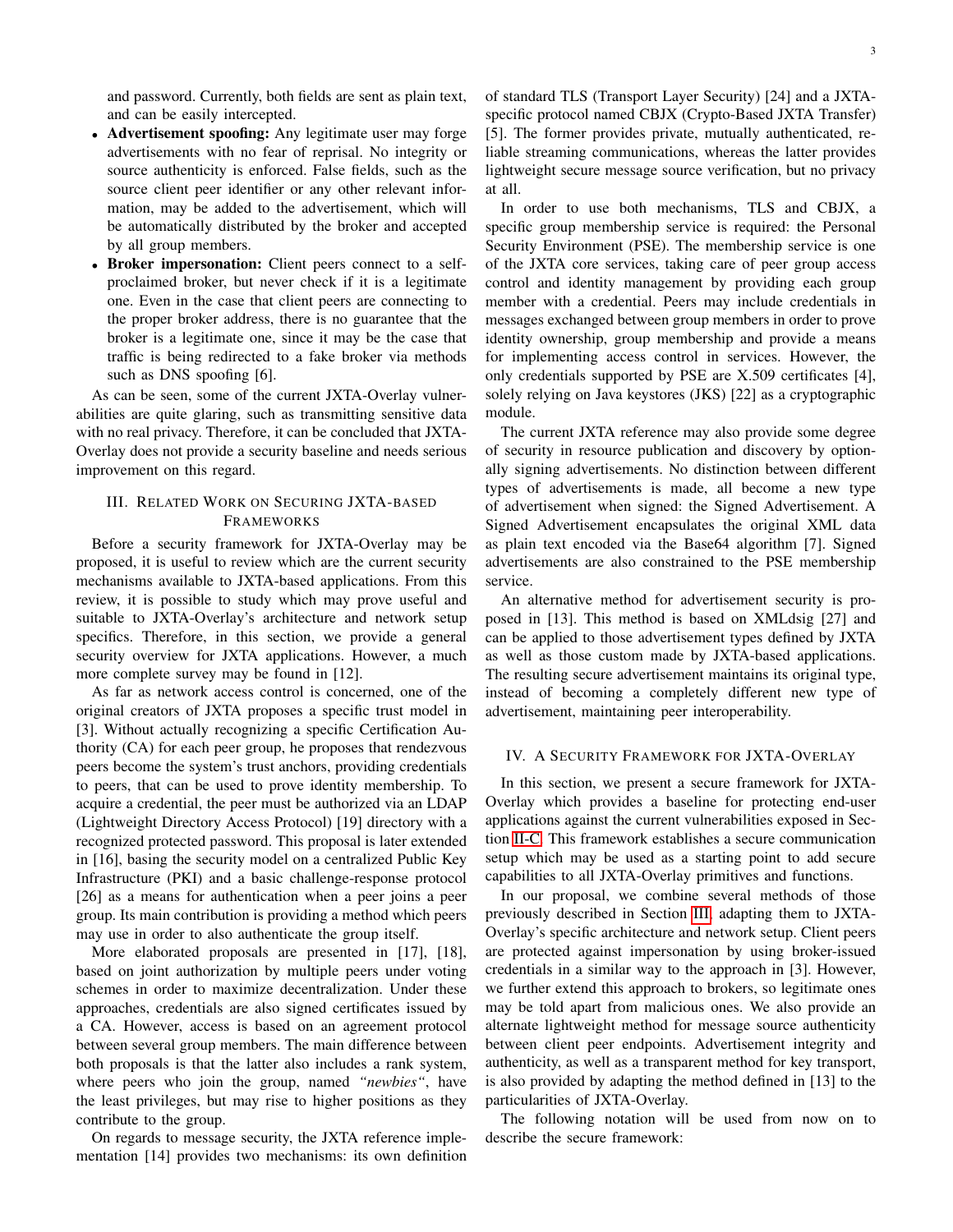- $SK_i$ : Peer i's secret key.
- $PK_i$ : Peer *i*'s public key.
- $Cred_i^j$ : Entity i's credential, issued by j. It is assumed that the credential contains a public key owned by  $i$ .
- $E_{PK_i}(x)$ : A string x encrypted using the  $PK_i$  by means of a wrapped key encryption scheme (such as the one defined in [2]).
- $S_{SK_i}(x)$ : A string x signed using the  $SK_i$ .
- $i \longrightarrow j : \{m_1, \dots, m_n\}$ : A message sent from peer i to peer j, with the content  $m_1, \dots, m_n$ .

## *A. Secure architecture overview*

An overview of the main components in our security framework proposal for JXTA-Overlay is presented in Figure [2.](#page-3-0) All modules are located at different layers within JXTA-Overlay and JXTA's own architecture.



<span id="page-3-0"></span>Fig. 2. Security architecture for JXTA-Overlay: *Secure Primitives and Functions*: API to secure services. *Secure Manager*: Main security service provider. *Crypto Manager*: Key management and storage. *Adv Signer and Secure Adv Modules*: Advertisement security layer.

The following modules are not JXTA-Overlay specific, but have been designed as an extension to the JXTA core protocols. As such, they may be used in any JXTA-based application:

- The *Crypto Manager* provides an abstraction layer for any cryptographic module and key management method. It enables the integration of security services with any kind of cryptographic module, such as hardware cryptographic tokens. This approach takes into account the fact that secure modules have different access methods and, in some processes require secure hardware tokens, such as smart cards [25]. The Crypto Manager is completely modular and accepts different implementations, according to the needs of the specific cryptographic module being used. Developers need only provide a proper implementation of the Crypto Manager that will support the chosen cryptographic module and credential type. This is in contrast with PSE, as exposed in Section [III,](#page-2-0) which is restricted to a single type of cryptographic module, Java keystores, which can only use text password based access control.
- The *Secure Adv Module* defines the secure advertisement format, providing a method for key transport, and addi-

tional fields related to its signature. This module is based on the work proposed in the JXTA-XMLsec project [10].

• The *Adv Signer Module* manages JXTA advertisement signature and validation by interacting with the Crypto Manager. Secure advertisement management is provided such a way that there is no need to modify the standard JXTA libraries.

## The JXTA-Overlay specific modules follow:

- The *Secure Manager* is the common interface to all additional security capabilities within the JXTA-Overlay Control Module, operating as a single entry point for all secure services.
- The *Secure Functions* and *Primitives Modules* just extend the base Broker and Client Modules, discussed in subsection [II-B,](#page-1-2) providing a set of additional primitives and functions which take into account security considerations.

As far as the secure framework management is concerned, the end-user application developer just has to choose which primitives to use in order to create a P2P application, just as in standard JXTA-Overlay. The secure versions of JXTA-Overlay's primitives do not replace JXTA-Overlay's original insecure versions, but just complement them, leaving the final choice on which primitives to use up to the developer.

## <span id="page-3-1"></span>*B. Communications system initial setup*

In order to deploy a secure framework, JXTA-Overlay entities must be provided with cryptographic data beforehand. In our framework, such data exchange is performed using a setup divided in three distinct stages: deployment, boot and login.

*1) Deployment stage:* Deployment stage data is generated only once in the full system's lifecycle. Whenever a new JXTA-Overlay network is deployed, the administrator generates a public key  $PK_{Adm}$  and secret key  $SK_{Adm}$ . From both keys, also generates a self-signed credential,  $Cred^{Adm}_{Adm}$ , thus acting as trusted party for all peers. This is a sensible stance, since, nevertheless, the system administrator has absolute control on the legitimate end-user database.

Each broker,  $Br_i$ , is provided a well-known identifier  $ID_{BR_i}$  by the administrator (in fact, JXTA-Overlay already does this: a DNS name or static IP address), which will be the one client peers will use to connect to it.  $Br_i$  also generates a public and secret key,  $PK_{Br_i}$  and  $SK_{Br_i}$ . From  $PK_{Br_i}$ , the administrator will provide  $Br_i$  with a credential  $Cred_{Br_i}^{Adm}$ , by signing  $PK_{Br_i}$  and  $ID_{BR_i}$  with  $SK_{Adm}$ . Therefore, only legitimate brokers will hold a proper credential and be able to prove its ownership.

Each client peer,  $Cl_i$ , who wants to connect to the JXTA-Overlay network is provided with a copy of  $Cred^{Adm}_{Adm}$  by the administrator.

It must be pointed out that all cryptographic data at this stage is created outside of the scope of a running P2P application and distributed out-of-band, since the administrator himself is a JXTA-Overlay entity but not an application. For for example,  $Cred^{Adm}_{Adm}$  may be provided to  $Cl_i$ 's end-user when the administrator delivers him the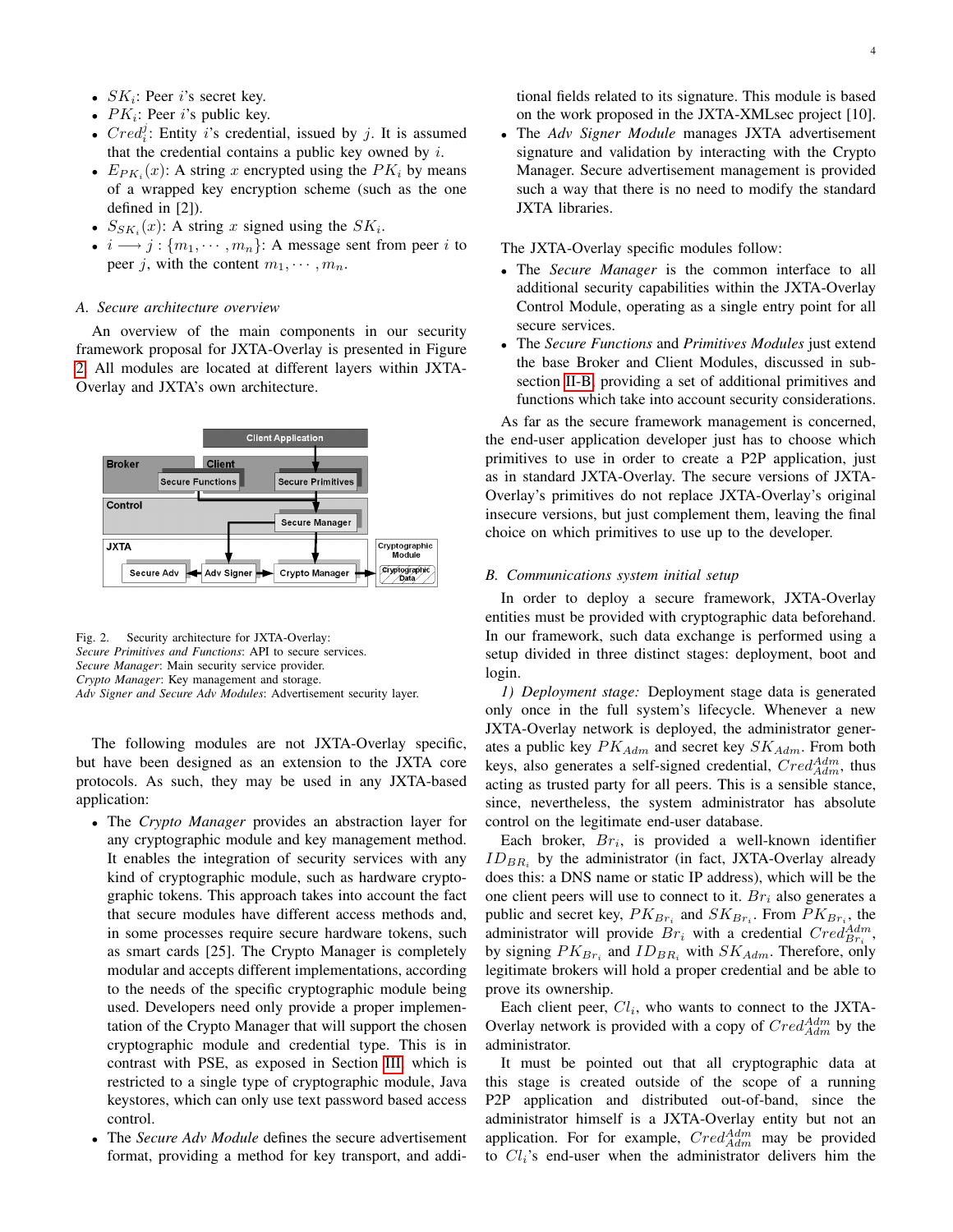username and password. All broker cryptographic data is deployed along broker installation into the network.

*2) Boot stage cryptographic data:* Only client peers generate additional cryptographic data at boot time, immediately before going online: a key pair  $PK_{Cl_i}$  and  $SK_{Cl_i}$ . The main reason for such keys not enduring the whole node's life, in contrast with brokers, is the fact that end-users are mobile, and therefore, different end-users may use the same exact node at different stages during the client peer's lifecycle. In that case, that would mean end-users would also use the same key pair. In addition, requiring the end-user to transport and manage the key pair between nodes quickly becomes a hassle.

Once the key pair has been generated, the client peer identifier is set as a Crypto Based IDentifier (CBID), further described in section [IV-C.1.](#page-4-0) At this point, it is sufficient to say that it is a method to univocally bind the identifier to  $PK_{Cl_i}$ .

*3) Login stage cryptographic data:* Each time an end-user logs into the network through a client peer, the broker issues a temporary credential,  $Cred_{User}^{Br_i}$ , containing the client peer's  $PK_{Cl_i}$  and the end-user's username. An end-user connecting to the network via several client peers will be provided several credentials, each one assigned and managed by each specific client peer. Credentials are only valid for a single end-user's session. This accounts for the fact that, since end-users are mobile,  $PK_{Cl_i}$  may be a different one each time the end-user logs into the network.

A summary of the final cryptographic data distribution after setup is shown in Figure [3.](#page-4-1) The figure legend states at which stage each particular data is initialized.



<span id="page-4-1"></span>Fig. 3. Cryptographic data setup summary, by stage:  $Cred_i^j(k)$ : End-user's i's credential, issued by j for peer k.  $PK_i$ : Peer i's public key.  $CBIB_i$ : Peer i's Crypto Based Identifier.  $ID_i$ : Peer i's identifier.

## *C. Key distribution and advertisement security*

The final step for a correct cryptographic data setup requires that all participating entities exchange their public keys, so secure protocols may be initiated at any time. However, any public key distribution method must take into account the fact that in a P2P network nodes may go online and offline at any moment. To achieve this goal, we apply the scheme defined in [13], based on XMLdsig, where the public key is included into JXTA advertisements.

Key distribution is achieved via JXTA-Overlay's standard information propagation mechanism based on advertisements, as exposed in section [II-B.](#page-1-2) This approach is unobtrusive and seamlessly integrates with JXTA-Overlay's messenger primitives by making use of exactly the same core mechanisms, instead of relying on additional protocols for key distribution. Pipe Advertisements have been chosen as the ones which hold peer credentials. The reasons for this choice are twofold.

First of all, JXTA-Overlay's messaging capabilities between group members completely rely on input pipes, as explained in section [II-B.](#page-1-2) Client peers cannot exchange messages unless they have each other's Pipe Advertisement. Consequently, by publishing keys using this advertisement type, it is also always guaranteed that both parties have each other's public key before any message exchange may actually begin.

Additionally, the chosen scheme allows the signature of Pipe Advertisements, providing effective protection against advertisement forgery (during transport or even when already stored at the local cache), a vulnerability exposed in section [II-C.](#page-1-1) It must be heavily remarked the importance of each client peer's JXTA input pipe in JXTA-Overlay. Once a broker has granted access to a client peer, absolutely all incoming messages are received via this pipe. Therefore, it is very important to secure the distribution of each client peer's Pipe Advertisement to avoid that a rogue peer may publish a forged advertisement, claiming that its own input pipe is assigned to some other Peer ID. In such scenario, all incoming messages towards that Peer ID would be automatically redirected to the rogue peer. By signing Pipe Advertisements, advertisement fields cannot be tampered and it is easy to detect spoofers.

However, any secure scheme on JXTA-Overlay advertisements must take into account that their fields are used to specify which client peer and end-user is the input pipe owner. Therefore, it is important to keep such field visible, so they may be easily located by the indexing services. The chosen approach accomplishes this requirement. Another crucial advantage, in contrast with JXTA's Signed Advertisement, is its capability to become invisible to standard JXTA-Overlay operation, instead of adding a new advertisement type, completely opaque to advertisement indexing and retrieval services.

A sample signed Pipe Advertisement is shown in Listing [1](#page-5-1) (some fields have been shortened to improve readability).

<span id="page-4-0"></span>*1) Guaranteeing key authenticity:* An additional requirement for key distribution is that it must always guarantee public key authenticity, so anyone may check whether an endpoint is the legitimate owner of any particular public key. In JXTA-Overlay, messaging may occur between two different endpoint types: client peers and end-users. The former comprises control messaging such as advertisement propagation whereas the latter is concerned with direct communication exchanges such as chatting or file sharing. Hence, key ownership must consider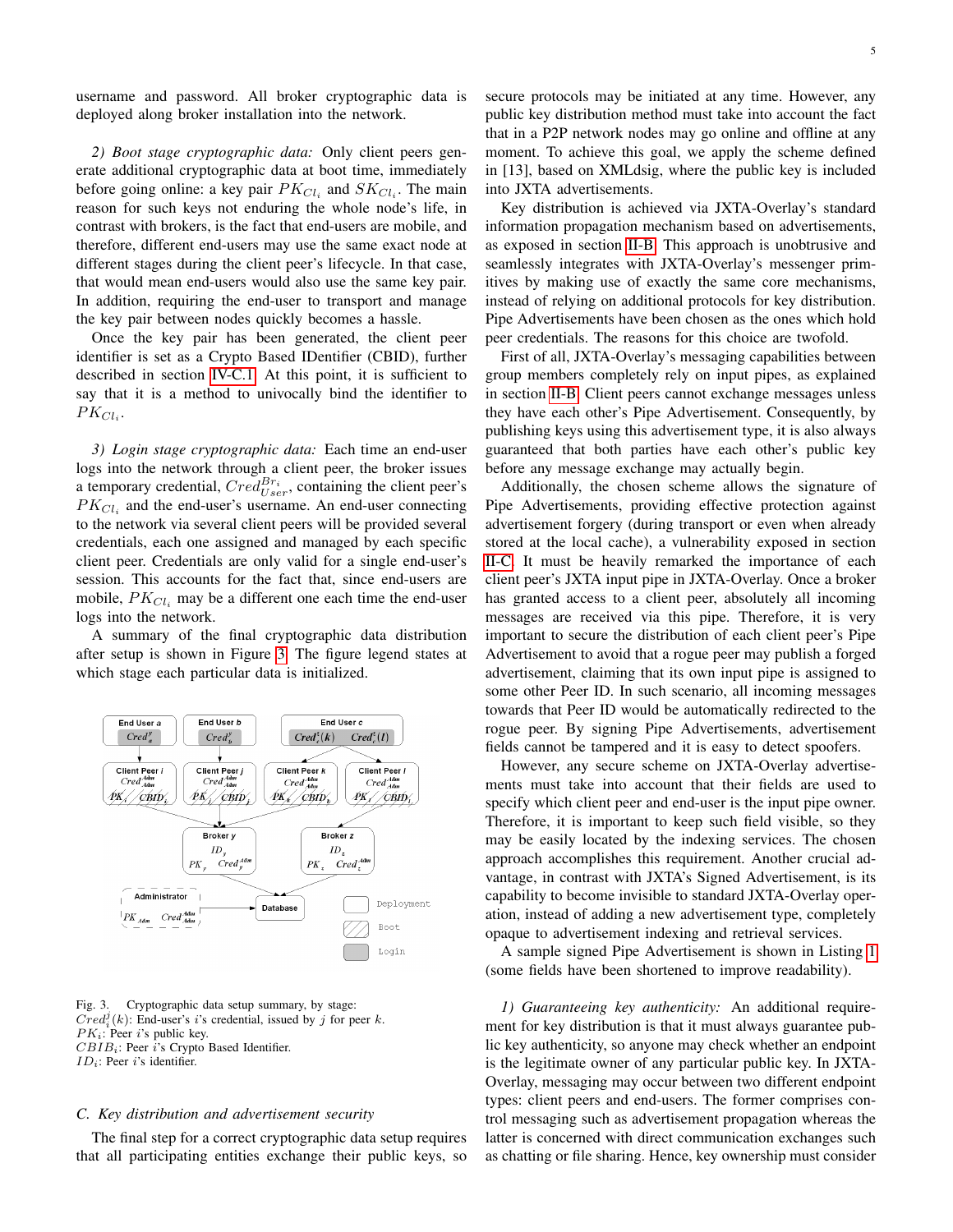#### XML Listing 1 - Signed Pipe Advertisement

```
<?xml version="1.0" encoding="UTF-8"?>
<jxta:PipeAdvertisement xmlns:jxta="..." ID="signed">
  <Id>urn:jxta:uuid-59...904</Id>
  <Type>JxtaUnicast</Type>
  <Name>urn:jxta:uuid-59...B03</Name>
  <Desc>username</Desc>
  <Signature xmlns="...">
    <SignedInfo>
      <CanonicalizationMethod
       Algorithm="..."/>
      <SignatureMethod Algorithm="..."/>
      <Reference URI="#signed">
        <Transforms>
          <Transform Algorithm="..."/>
        \langle/Transforms>
        <DigestMethod Algorithm="..."/>
        <DigestValue>/dL...yo=</DigestValue>
      </Reference>
    </SignedInfo>
    <SignatureValue>
      dg...NGg=
    </SignatureValue>
    <KeyInfo>
      \overline{x}509Data>
        <X509SubjectName>
          CN=username,O=Overlay
        </X509SubjectName>
        <X509Certificate>
          MII...Qw==
        </X509Certificate>
      </X509Data>
    </KeyInfo>
  </Signature>
</jxta:PipeAdvertisement>
```
both types of endpoint data exchanges. It must also take into account the fact that a single end-user may be connected to the JXTA-Overlay network using several client peers at the same time.

We accommodate to these constraints by using a joint scheme were different authenticity mechanisms are used depending on the endpoint type. On one hand, since exchanges between client peer endpoints are very frequent, a lightweight method is desirable. Thus, CBIDs are used. On the other hand, exchanges between end-users require some method that provides additional information that may be presented to the user, such as the source username and an easily recognizable identifier of a trusted entity, so he may decide whether to accept the exchange or not. Therefore, signed credentials are used in this case. The schematics of this key authenticity method are shown in Figure [4.](#page-5-2)



<span id="page-5-2"></span>Fig. 4. Key authenticity model: *End-user*: JXTA-Overlay application user. *Client peer*: JXTA-Overlay application.

The concept of CBIDs, or Statistically Unique and Cryptographically Verifiable IDs (SUCV IDs), was initially conceived for IPv6 addressing in order to solve the issue of address ownership [23]. We adapt this scheme to our security framework by applying it to the client peer identifier. The client peer public key  $PK_{Cl_i}$  is bound to the client peer identifier by applying a pseudo-random function on the public key. The result is henceforth used as the JXTA peer identifier. Secure messages between client peer endpoints are signed using  $SK_{Cl_i}$ . In order to check CBID ownership, the message's signature is validated. If validation is correct, it is proved that the source peer holds the associated private key. Then, the validating public key is used to generate the source peer identifier, the CBID. If the obtained identifier is the same as the claimed one, the message is deemed authentic.

Key authenticity via credentials is checked by verifying the credential's signature against the issuer's public key, validating the full certificate path: end-user, broker and administrator (being the latter trusted by all entities in the system). The brokers' credentials are available to client peers, since they are also distributed within their Pipe Advertisements. The administrator's single credential is provided at deployment, as explained in section [IV-B.](#page-3-1)

It must be pointed out that this hybrid approach is necessary, since CBIDs cannot be used for end-user endpoint data exchanges nevertheless. It is not possible generate one that conforms to a particular username. In addition, CBIDs which could be considered secure enough, being about 40 hexadecimal digits long, would not be easy to remember for end-users.

# V. SECURE PRIMITIVES AND FUNCTIONS

<span id="page-5-0"></span>The secure framework is based on a set of secure primitives, handled by the Secure Manager module, which coexists with the original JXTA-Overlay modules. Each original primitive may be mirrored in a secure version, however, because of the sheer number of different primitives, about 122 primitives and 84 events related to different functions, we will only focus on two important primitive types: *discovery primitives* and *messenger primitives*.

## *A. Secure discovery primitives*

Discovery primitives negotiate how client peers locate and connect to a broker when they want to join the JXTA-Overlay network and retrieve miscellaneous client peer information. The proposed secure extension exclusively focuses on the initial interactions with the broker in order to join the JXTA-Overlay network, and the eventual cryptographic data setup and exchange.

Joining the network via the broker is divided into two distinct steps, each one handled by a specific primitive:

- *connect*: Locates a broker and waits for a connection to open.
- *login*: Authenticates the current client peer end-user by sending a username and password that will be checked against the database.

The secure extension maintains the separation in two steps: the *secureConnection* and *secureLogin* primitives.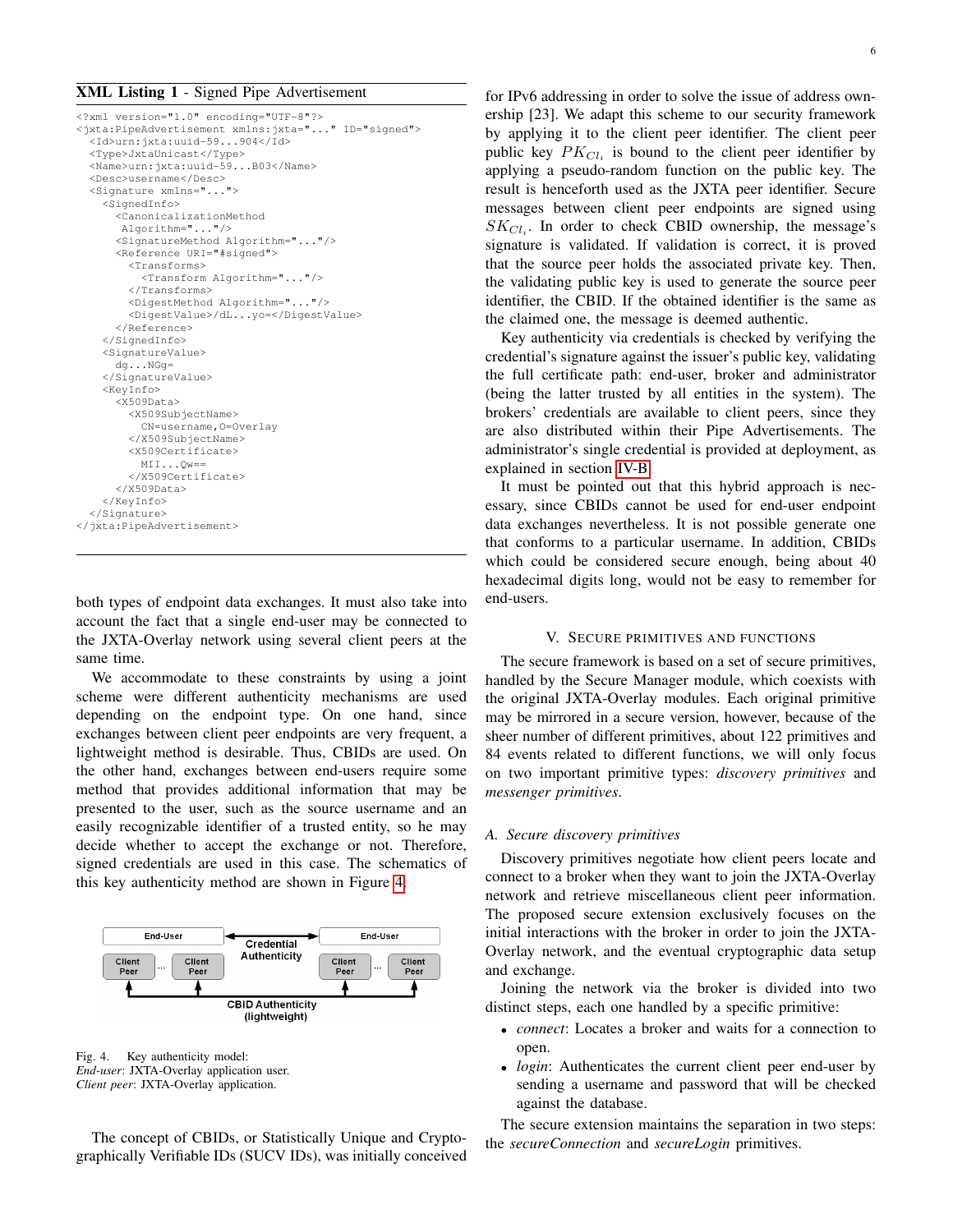<span id="page-6-0"></span>*1) secureConnection:* The description of the connection process, initiated by the primitive invocation, follows:

- 1) The client  $Cl$  waits for a broker  $Br$  to become available and initiates the connection attempt.
- 2) Cl chooses a byte array, *chall*, as a random challenge.
- 3)  $Cl \longrightarrow Br: \{chall\}$
- 4) Br generates a sufficiently long random session identifier sid, and stores it.
- 5)  $Cl \longleftarrow Br: \{sid, S_{SK_{Br}}(chall), Cred_{Br}^{Adm}\}$
- 6) Cl checks the authenticity of  $Cred_{Br}^{Adm}$  by verifying its signature using  $PK_{Adm}$  (contained in the administrator's credential,  $Cred^{Adm}_{Adm}$ ).
	- If its is not authentic, it can be concluded that  $Br$ is not a legitimate Broker.
- 7) Cl checks  $S_{SK_{Br}}(chall)$  using  $PK_{Br}$  (which is contained within  $Cred_{Br}^{Adm}$ ).
	- If signature validation fails, it can be concluded that Br does not possess  $SK_{Br}$ , and thus is an impersonator.
- 8) If all checks succeed, it can be concluded that  $Br$  is a legitimate Broker.
- 9) Cl stores sid and  $Cred_{Br}^{Adm}$ .

The main attack at the Broker location and connection stage is Broker impersonation. The digital signature mechanism in step 5 provides Broker authenticity, since only a legitimate Broker has a public key  $PK_{Br}$  in a proper credential,  $Cred_{Br}^{Adm}$ , issued by the Administrator. Additionally, the challenge-response approach in steps 2-5 avoids replay attacks, where an attacker patiently intercepts and stores signatures generated by the Broker at step 5 and tries to reuse them in future exchanges, passing as the Broker. Each time a *secureConnection* primitive is called, different data must be signed by the Broker.

<span id="page-6-1"></span>*2) secureLogin:* Once the Broker Br's credential has been retrieved, and its authenticity has been established, it is possible to use the *secureLogin* primitive to actually join the JXTA-Overlay network. As required by JXTA-Overlay's entities and architecture, a username and password are provided by the client application's end-user.

The description of the underlying protocol follows:

- 1)  $Cl$  generates the login request  $req$  $S_{SK_{Cl}}(username, password, PK_{Cl})$
- 2) Cl retrieves  $PK_{Br}$  and sid, obtained during the *secure-Connection* primitive call.
- 3)  $Cl \longrightarrow Br: \{E_{PK_{Br}}(req, sid)\}$
- 4) Br decrypts the message using  $SK_{Br}$ .
- 5) Br checks if sid is currently stored. If that is not the case, login is aborted. Otherwise,  $Br$  no longer stores sid and the login process continues.
- 6) Br checks username and password matching according to JXTA-Overlay's standard procedures (for example, a secure back-end database connection).
	- If they do not match, it can be assumed that  $Cl$ 's end-user is an impersonator and login is aborted.
- 7) Br checks key authenticity against the claimed client peer identifier according to the mechanism described in Section [IV-C.1.](#page-4-0)
	- If the check fails, it can be concluded that the request was not received from a client peer with the claimed identifier. The login attempt is aborted by  $Br$ .
- 8) If both checks were correct,  $Br$  generates a credential  $cr = Cred_{Cl}^{Br}$ , containing  $PK_{Cl}$  and  $Cl$ 's current enduser's username.
- 9)  $Cl \longleftarrow Br$ :  $\{cr\}$
- 10) Cl stores the received credential into its cryptographic module. From now on, Cl's end-user may use cr as proof of identity, until cr's expiration.

At this stage, the main security concerns are attackers trying to eavesdrop the end-user's username and password, and enduser or client peer impersonation. As far as the former is concerned, the new secure primitive encrypts data, in contrast with the original one, which did not, and thus data cannot be easily intercepted. The cryptographic key used to encrypt the data was retrieved during the *secureConnection* primitive call, and thus can be considered authentic (from a legitimate Broker).

Since end-user authenticity is still provided using a username and password pair, it might be possible for an attacker to reuse past messages to try to impersonate an end-user even when the message content in step 3 cannot be decrypted. It would be enough that it contained a valid username and password that will be accepted by the broker. However, the changing session identifier, sid, avoids this in step 5.

Client peer impersonation is subverted by the CBID mechanism enforced in step 7. Since each client peer identifier is univocally linked to is public key, an attacker cannot try to publish a Pipe Advertisement which contains any chosen identifier, but the attacker's public key. Such maneuver is easily detected, guaranteeing client peer key authenticity.

## <span id="page-6-2"></span>*B. Secure messenger primitives*

Messenger primitives define how to directly exchange simple text messages between end-users. Once the cryptographic setup has established key and credential information for all participating entities, it is finally possible to secure data exchanges by providing a secure version of each primitive. The two main messenger primitives are:

- *sendMsgPeer*: Sends a simple message to some other client peer.
- *sendMsgPeerGroup*: Sends a simple message to all members of a group. It is actually resolved by iteratively calling *sendMsgPeer*.

The secure versions of both primitives provide lightweight privacy, data integrity and message source authentication in a stateless, best effort method. This is in contrast, for example, with JXTA's secure pipes, which rely on TLS and require some previous negotiation between endpoints each time a message exchange is initiated, as explained in section [III.](#page-2-0)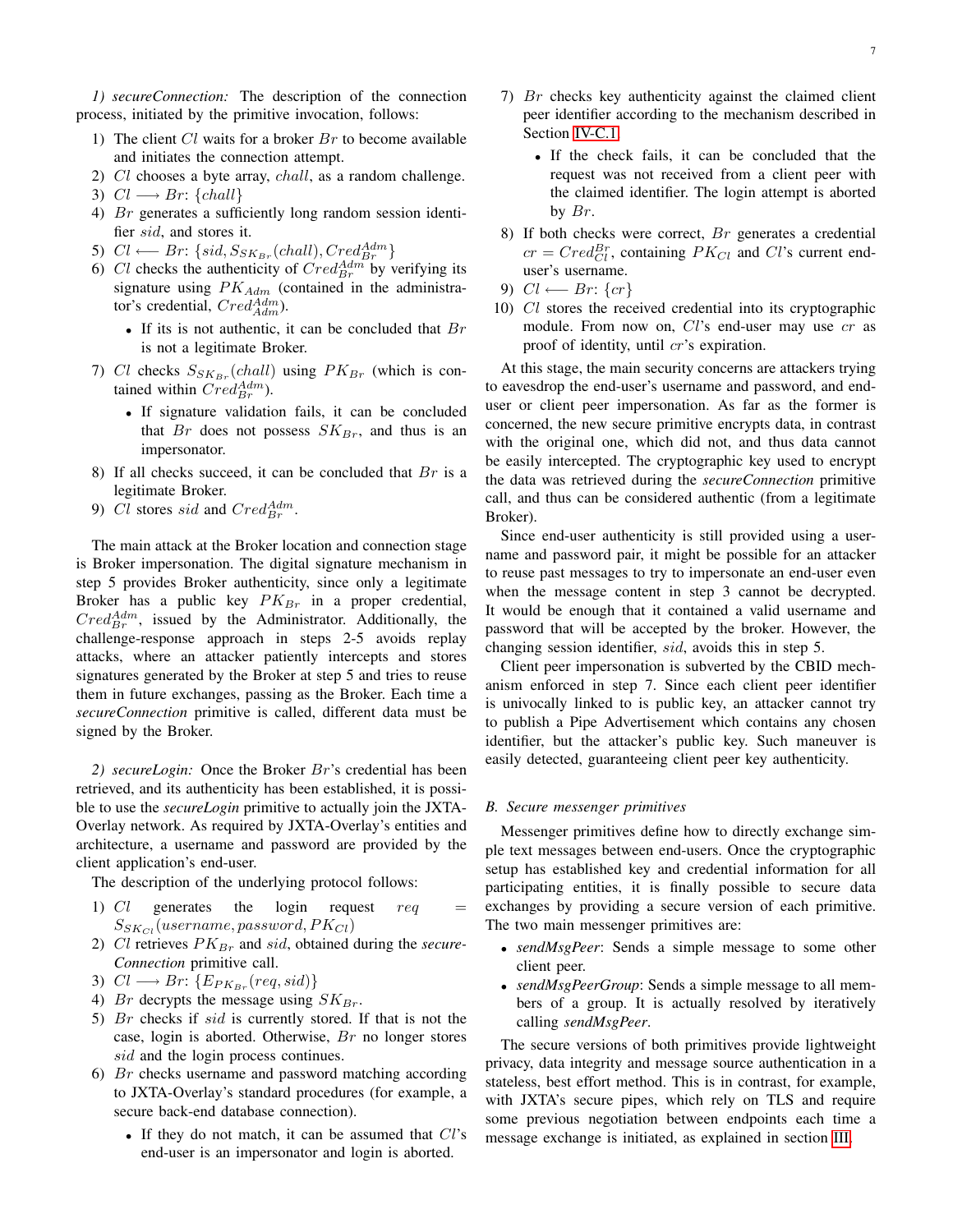*1) secureMsgPeer and secureMsgPeerGroup:* The necessary steps for some end-user connected to client peer  $Cl<sub>i</sub>$  to send a simple text message to another one connected to  $Cl<sub>i</sub>$ are:

- 1)  $Cl_i$  retrieves  $Cl_i$ 's Pipe Advertisement. This step also happens in the original, insecure, primitive and thus means no additional burden.
- 2)  $Cl<sub>i</sub>$  validates the advertisement signature in order to ensure that it has not been compromised, using the method described in [13].
	- If the signature does not validate, the advertisement has been tampered, and is deemed invalid. If the message is sent nevertheless, no guarantees can be made on regards to its security.
- 3)  $Cl_i$  retrieves  $PK_{Cl_i}$  from the signed advertisement's enclosed credential,  $Cred_{Cl_j}^{Br}$ .
- 4)  $Cl_i \longrightarrow Cl_j: \{E_{PK_{Cl_j}}(m, \tilde{S}_{SK_{Cl_i}}(m))\}$
- 5)  $Cl_j$  decrypts the message using  $SK_{Cl_j}$ .
- 6)  $Cl<sub>j</sub>$  repeats steps 1, 2 and 3.
- 7)  $Cl_j$  validates the message signature using  $PK_{Cl_i}$ , obtained via  $Cl<sub>i</sub>$ 's signed advertisement.

The *secureMsgPeerGroup* primitive just iteratively uses the *secureMsgPeer* to send the same message to a group of peers.

As a standard message exchange between end-user endpoints, these primitives are mainly subject to data eavesdropping and end-user impersonation. The former is avoided by encrypting data using a wrapped key approach, whereas the latter is provided by digitally signing the data (which, additionally, ensures data integrity). In both cases, the opposite endpoint's public key is necessary in steps 2 (signature validation) and 4 (encryption and signature generation). However, since both public keys are contained in the credentials provided to the endpoints by the Broker in step 8 of the *secureLogin* primitive call, they can be considered legitimate, and not from an impersonator.

#### <span id="page-7-0"></span>VI. SECURITY COMPUTATIONAL COST ANALYSIS

Security always comes at a cost in protocol efficiency by adding some degree of overhead. To assess the impact on performance, two different sets of scenarios have been taken into account in order to run a set of tests: overhead in the expected time until a client peer joins the JXTA-Overlay network and delay in simple message transmission. Additionally, advertisement publication overhead because of key distribution has also been calculated.

All tests have been run using a PC with a 1.20 GHz Intel Pentium M processor and 1 Gb of RAM under Ubuntu 8.10 and SUN's Java Runtime Environment version 1.6.0.10 (which includes the Java Cryptographic Extension, JCE) . We decided to use a computer which is below today's average standards to assess the impact of using JXTA's security mechanisms on low end machines. Furthermore, both the client peer and the broker where at the same 100 Mbps LAN segment, making network latency almost insignificant. Under this configuration, we assume an even worse scenario for overhead calculation, since network latency has almost no effect on the final results.

The analysis of the resulting average overhead when joining the network via the *secureConnection* and *secureLogin* primitives is shown in Table [I.](#page-7-1) Each row represents a particluar set of the steps specificed in sections [V-A.1](#page-6-0) and [V-A.2](#page-6-1) for both primitives, respectively. Each row also points out if the steps are executed at the client peer side (*Cl*) or at the broker side (*Br*).

In this table, we calculate overhead as:

$$
Overhead = 100 * \frac{cryptographyTime}{totalTime} \%
$$

| Primitive             | Side | <b>Steps</b> | Overhead |
|-----------------------|------|--------------|----------|
| secureConnection      | Cl   | Steps 1-3    | 1.83%    |
|                       | Br   | Steps 4-5    | 1.72%    |
|                       | Cl   | Steps 6-9    | 11.80%   |
|                       | Cl   | Steps 1-3    | 8.96%    |
| secureLogin           | Br   | Steps 4-9    | 41.04%   |
|                       | Cl   | Step 10      | 16.41%   |
| <b>Total Overhead</b> |      |              | 81.76%   |

TABLE I CRYPTOGRAPHIC SETUP OVERHEAD

<span id="page-7-1"></span>As can be seen from the results, the final overhead may be considered quite high from an absolute standpoint, since the required time for connecting to the network is almost doubled. In fact, since no broker authentication existed in the original version of JXTA-Overlay, the *secureConnection* primitive can be considered as full overhead. However, we must take into account that these results are in comparison to a scenario where no security exists at all. Furthermore, it must also be taken into account that client peer login just happens once for the full session. Therefore, the final overhead actually has a very low repercussion on overall system performance.

As far as overhead in secure messaging is concerned, using the *secureMsgPeer* primitive, it has also been tested for different data lengths, as shown in Figure [5.](#page-7-2) Even though the overhead is a bit high for small messages, the reasons being the same as the case of the network join process, it quickly falls as network latency becomes more relevant.



<span id="page-7-2"></span>Fig. 5. *secureMsgPeer* primitive overhead.

Finally, the cost on performance because of the new Pipe Advertisement format, allowing key distribution, has been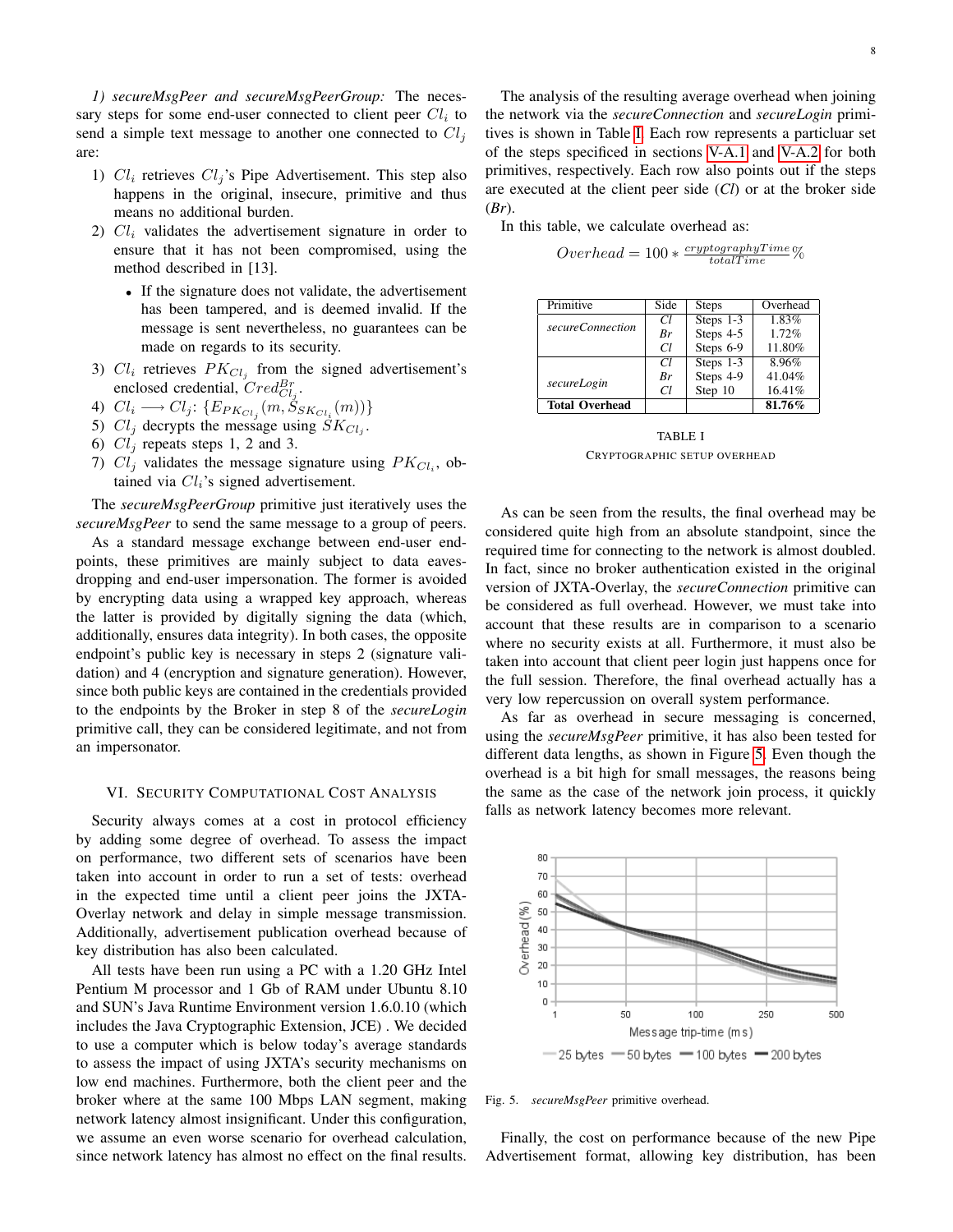calculated. This cost is twofold, in advertisement data size and in processing time, because of XML signature generation and validation.

In order to calculate the data size overhead in advertisement publication, it must be taken into account that JXTA-Overlay client peers make heavy use of them in order to publish all available resources. Different types of advertisements are periodically published at different default time intervals in seconds, depending on the resource type. Therefore, it is possible to calculate the advertisement publication data rate for a client peer. This data, for each advertisement type, is shown in Table [II,](#page-8-2) based on a a client peer with no available resources, which would be the lowest possible data rate scenario.

| Advertisement type     | Interval | Size  | Rate    |
|------------------------|----------|-------|---------|
| Peer                   | 10       | 1081  | 108.1   |
| Peer Group             | 10       | 310   | 31      |
| Pipe                   | 5        | 409   | 81.8    |
| Info                   | 5        | 953   | 190.6   |
| Files                  | 25       | 672   | 26.88   |
| Criterium              | 15       | 5759  | 383.93  |
| <b>Stats</b>           | 30       | 18312 | 610.5   |
| <b>Total Data Rate</b> |          |       | 1432.71 |

TABLE II

<span id="page-8-2"></span>ADVERTISEMENT PUBLICATION DATA RATE. (INTERVAL IN SECONDS, SIZE IN BYTES, RATE IN BYTES/SEC)

The use of signed Pipe Advertisements increases the data rate from 81.8 (third row) up to 407.2. The final result is an overhead of about 22.7%, quite acceptable. It must also be taken into account that about 12% of this overhead is because of credential size. With smaller credentials, overhead may decrease. Furthermore, this is our worst case scenario. A peer sharing a lot of resources will incur in higher data rates, also decreasing overall overhead. Nevertheless, for sensitive environments, JXTA-Overlay allows overriding default values and fine tune Pipe Advertisement publication intervals.

On regards to processing time, Pipe Advertisements are only signed once, at peer boot time. Therefore the impact of signing during standard operation was found out to be negligible. At boot time, the impact is an average delay of 205 ms, which is very low (just finding a broker is about 2 orders of magnitude higher). Similarly, each advertisement needs only be validated when it actually has to be used to exchange data with another endpoint. Therefore, even though a peer may receive many advertisements, signature validation only impacts message sending primitives and functions, since the signature (and the advertisement content) is ignored until that point. The average delay because of validation is about 12 ms, which has different degrees of meaningfulness depending on the primitive used. For the standard sendMsgPeer primitive (see Section [V-](#page-6-2)[B\)](#page-6-2), considering a 0 network latency, that amounts to a 5-10% overhead for a message 25-200 bytes long.

# <span id="page-8-0"></span>VII. APPLICATION TO INDUSTRIAL AND MANUFACTURING SYSTEMS AND PROCESSES

Even though our proposal uses JXTA-Overlay as the base scenario, some of the methodological approaches may be used in scenarios which go beyond pure desktop applications, such as industrial systems and processes. In some instances, they can be considered equivalent to a P2P network, where entities are organized into groups and collaborate to achieve a common end, such as in cellular manufacturing, with robots being akin to peers [11]. In these kind of scenarios, when hardware is being directly controlled, security becomes even more relevant. As far as this kind of scenario is concerned, in fact, our security proposal is currently being used as a means for secure automated interaction of SmartBox hardware devices [15].

Our generic methodology relies on a security baseline of data privacy and authentication, based on the division of basic operations in primitives and functions and then adding a new secure suit which may co-exist with, but not necessarily replace, them. This minimizes the impact on the developer. In addition, an effort is made to keep the core protocols unchanged, being actively reused at lower architecture layers, so secure and insecure entities may co-exist up to certain point. Finally, a joint credential scheme provides a trade off between useful human-readable information and efficient lower layer data. Thus, we can achieve the goal of a secure subsystem which operates in the most invisible manner, no matter which deployment scenario.

## VIII. CONCLUSIONS

<span id="page-8-1"></span>This paper proposes a security framework for cryptographic data setup in order to secure JXTA-Overlay communications. From this setup, it is possible to secure primitives and functions. As an example, a secure version of the discovery and messenger primitives has been presented. Apart from providing a baseline for the deployment of security mechanisms in JXTA-Overlay, which up to now had not been considered in its design, the main contributions of the chosen approach are threefold.

First of all, an effective framework for secure key distribution is provided, by securing Pipe Advertisements and using standard JXTA-Overlay procedures for key publication and update, guaranteeing that keys are always available whenever messages must be exchanged. As a result, key distribution becomes invisible to the JXTA-Overlay Control Module and client peers which use the secure framework and those who do not may coexist in the same JXTA-Overlay network. This is in contrast with JXTA's current approaches, which require that every single peer within the same group agrees to deploy security protocols.

Second, key authenticity is provided by a combination of CBIDs and signed credentials. The net result of this approach is that, on one hand, those cases where no enduser intervention is necessary can be resolved in a lightweight manner using CBIDs. On the other hand, it is also possible to provide meaningful information to the end-user in those circumstances where his intervention may prove necessary or helpful, by providing a user credential. The proposed method also minimizes the amount of effort required for end-users in order to manage cryptographic data.

Finally, the proposed framework is completely modular and can be adapted to different scenarios suitable to the application